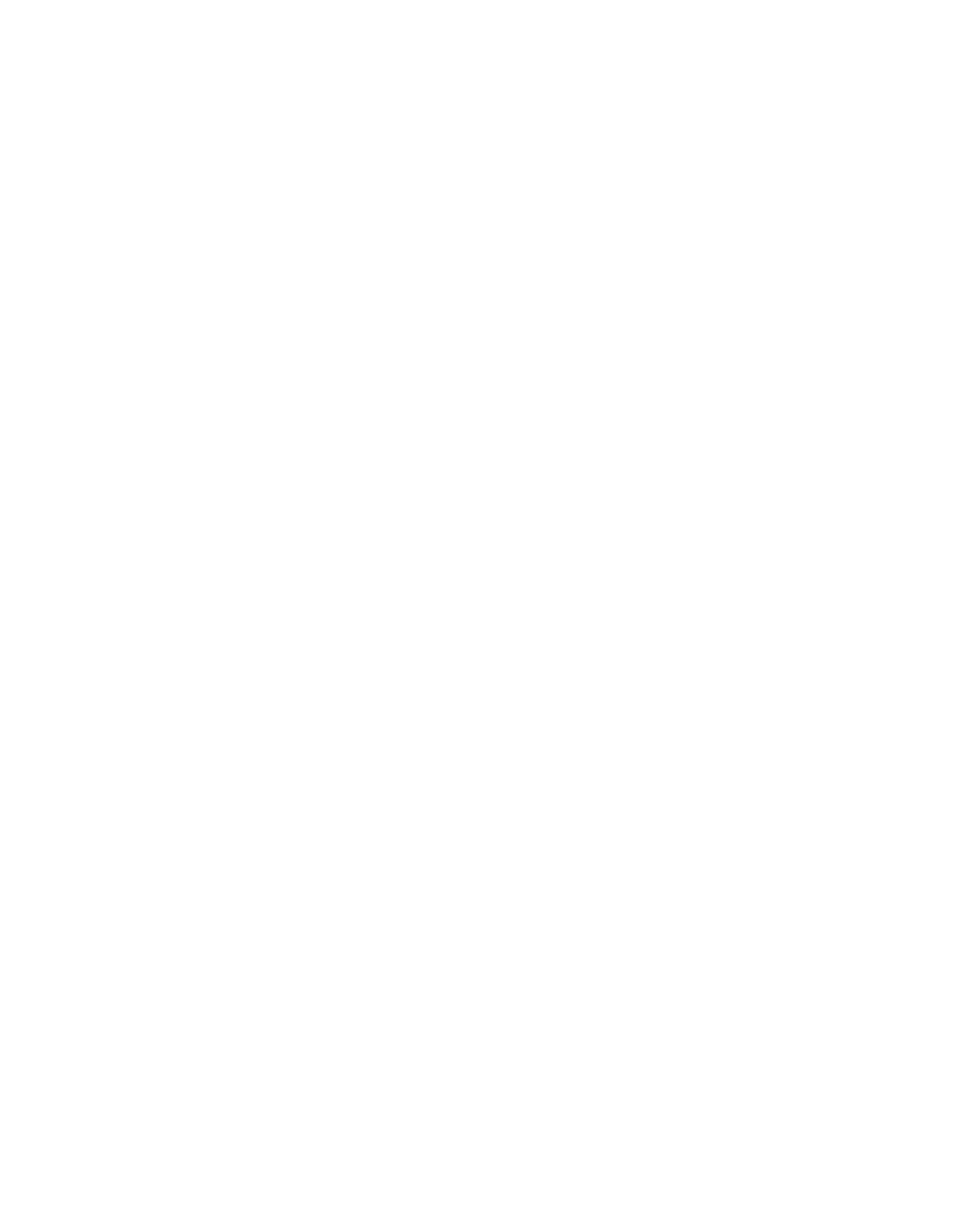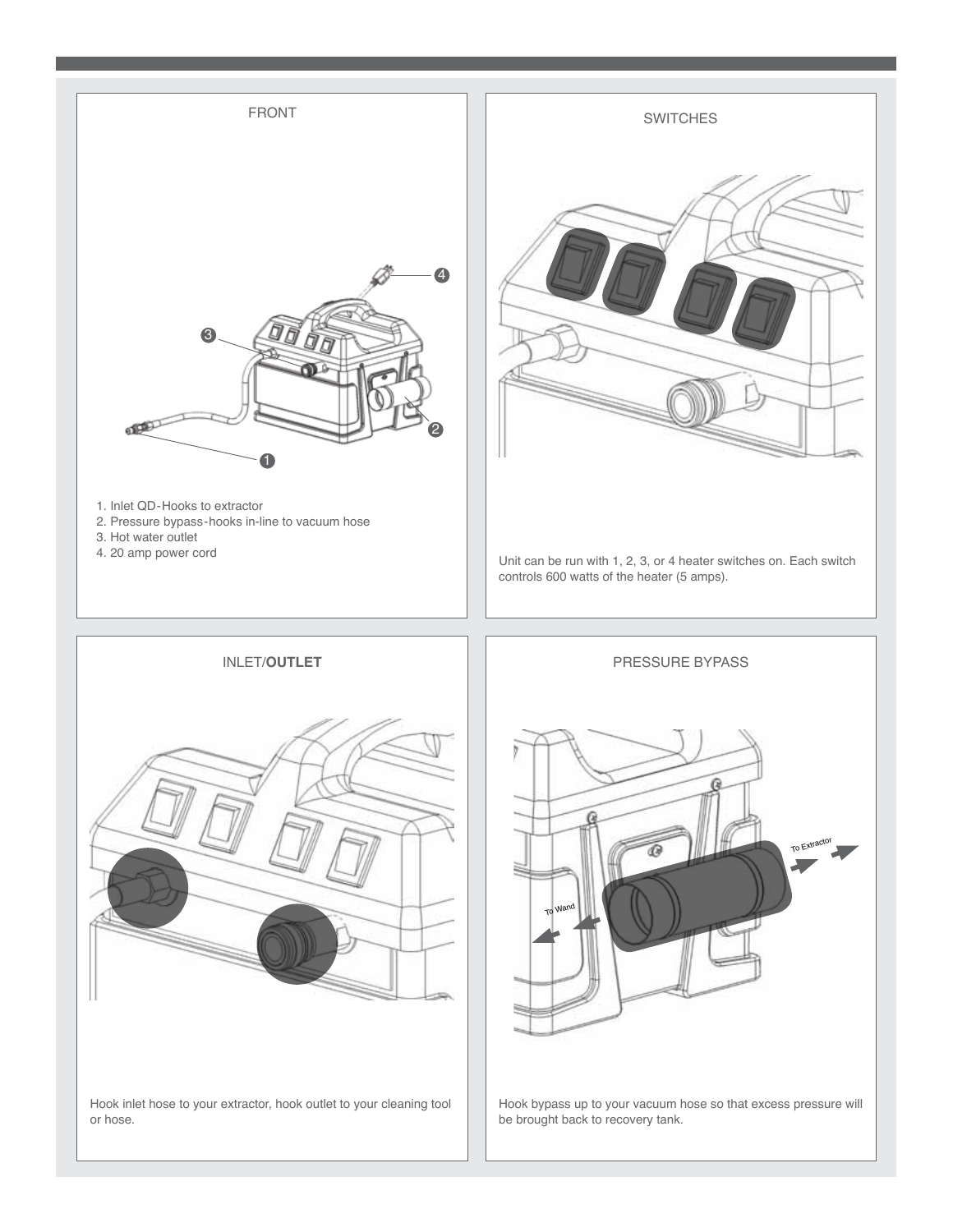#### **Dear Customer:**

Congratulations on the purchase of your new 240-120 Mytee Hot Turbo™. As you are already aware, the scene of the equipment world is becoming more high tech, and we at Mytee Products Inc. strive to keep you on the cutting edge with superior quality and technology.

Keep in mind that the 240-120 Mytee Hot Turbo™ is an electric appliance, so neglect or abuse will cause unnecessary damage and void the warranty. However with simple maintenance the 240-120 will give quality performance for many years to come.

If warranty questions arise, please consult your user manual or get in touch with your distributor. If you have questions about maintenance, replacing parts or ordering parts, please call an authorized Mytee Products Inc. Service Center. To see an updated list, visit our website at www.mytee.com

Before you begin using, please read your manual thoroughly.

Sincerely, Mytee Customer Care Dept.

#### **Grounding Instructions**

This machine must be grounded. If it should malfunction or breakdown, grounding provides a path of least resistance for electrical shock. This machine is equipped with a cord having an equipment-grounding conductor and grounding plug. The plug must be plugged into an appropriate outlet that is properly installed in accordance with all local code and ordinances. Do not remove ground pin; if missing, replace plug before use.



Improper connection of the equipment-grounding conductor can result in a risk of electric shock. Check with a qualified electrician or service person if you are in doubt as to whether the outlet is properly grounded. Do not modify the plug provided with the machine. If it will not fit the outlet, have a proper outlet installed by a qualified electrician.

This appliance is for use on a nominal 120-volt circuit, and has a grounding plug that looks like the plug illustrated in Figure 1 below. A temporary adapter illustrated in Figures 2 and 3 may be used~to connect this plug to a 2-pole receptacle as shown in Figure 2 if a properly grounded outlet is not available. The temporary adapter should be used only until a properly grounded outlet (Figure 1) can be installed by a qualified electrician. The green colored rigid ear, tab or the like extending from the adapter must be connected to a permanent ground such as a properly grounded outlet box cover. Whenever the adapter is used, it must be held in place by a metal screw. Grounding adapters are not approved for use in Canada.

Replace the plug if the grounding pin is damaged or broken.

The Green (or GreenYellow) wire in the cord is the grounding wire. When replacing a plug, this wire must be attached to the grounding pin only.

DO NOT use extension cords.





### **Parts and Service**

Repairs, when required, should be performed by Mytee service personnel or Mytee authorized Service Center using Mytee original replacement parts and accessories. Call Mytee for repair parts or service. Please specify the Model and Serial Number when discussing your machine.

## **Name Plate**

The Model and Serial Number of your machine are shown on the Nameplate on the back panel of the machine. This information is needed when ordering repair parts for the machine. Use the space provided on the front cover to note the Model and Serial Number of your machine for future reference.

### **Unpacking the Machine**

When the machine is delivered, carefully inspect the shipping carton and the machine for damage. If damage is evident, save the shipping carton so that it can be inspected by the carrier that delivered it. Contact the carrier immediately to file a freight damage claim.

#### **Caution and Warnings**

#### **Symbols**

Mytee uses the symbols below to signal potentially dangerous conditions. Always read this information carefully and take the necessary steps to protect personnel and property.



Is used to warn of immediate hazards that will cause severe personal injury or death.



Is used to call attention to a situation that could cause severe personal injury.



Is used to call attention to a situation that could cause minor personal injury or damage to the machine or other property. When using an electrical appliance, basic precautions should always be followed, including the following: Read all instructions before using this machine. This product is intended for commercial use only.



To reduce the risk of fire, electrical shock, or injury:

- 1. Read all instructions before using equipment.
- 2. Use only as described in this manual. Use only manufacturer's recommended attachments.

3. Always unplug power cord from electrical outlet before attempting any adjustments or repairs.

4. Do not unplug by pulling on cord. To unplug, grasp the plug, not the cord.

5. Do not pull or carry by cord. Do not close a door on cord or pull cord around sharp edges or corners.

6. Do not run appliance over cord. Keep cord away from heated surfaces.

7. Do not use with damaged cord or plug. If cord is damaged, repair immediately.

8. Do not use outdoors or on wet surfaces and or standing water.

9. Always unplug or disconnect the appliance from power supply when not in use. 10. Do not allow to be used as a toy. Close attention is necessary when used by or near children.

11. Do not use in areas where flammable or combustible material may be present.

12. Do not leave the unit exposed to harsh weather elements. Temperatures below freezing may damage components and void warranty.

13. Use only the appropriate handles to move and lift unit. Do not use any other parts of this machine for this purpose.

14. Keep hair, loose clothing, fingers, and all parts of the body away from all openings and moving parts.

15. Use extra care when cleaning on stairs.

16. To reduce the risk of fire or electric shock, do not use this machine with a solidstate speed control device.

17. The voltage and frequency indicated on the name plate must correspond to the wall receptacle supply voltage.

18. When cleaning and servicing the machine, local or national regulations may apply to the safe disposal of liquids which may contain: chemicals, grease, oil, acid, alkalines, or other dangerous liquids.

19. Do not leave operating unattended.

### **Operating Instructions**

1. All switches in OFF position on both the extractor and Mytee Hot Turbo™.

2. Fill extractor with preferred solution. 3. Connect male quick disconnect of Mytee Hot Turbo™ to the female quick discon-

nect of the extractor.

4. Connect male quick disconnect of the solution hose assembly to the female quick disconnect of the Mytee Hot Turbo™.

5. Turn pump to ON position.

6. Engage trigger to dispense solution throughout extractor and Mytee Hot Turbo™ until the water flow is sufficient.

7. Turn Mytee Hot Turbo™ switches to the on position (please keep in mind that each switch pulls approximately 5 amps).

8. Please allow for a 5-10 minute Preheat cycle to obtain maximum heat

9. In the event of dramatic heat loss allow Mytee Hot Turbo™ to Reheat for

1-3 minutes.

10. Temperatures may vary depending on Pump (pressure and GPM) and Jets (quantity and orifice size).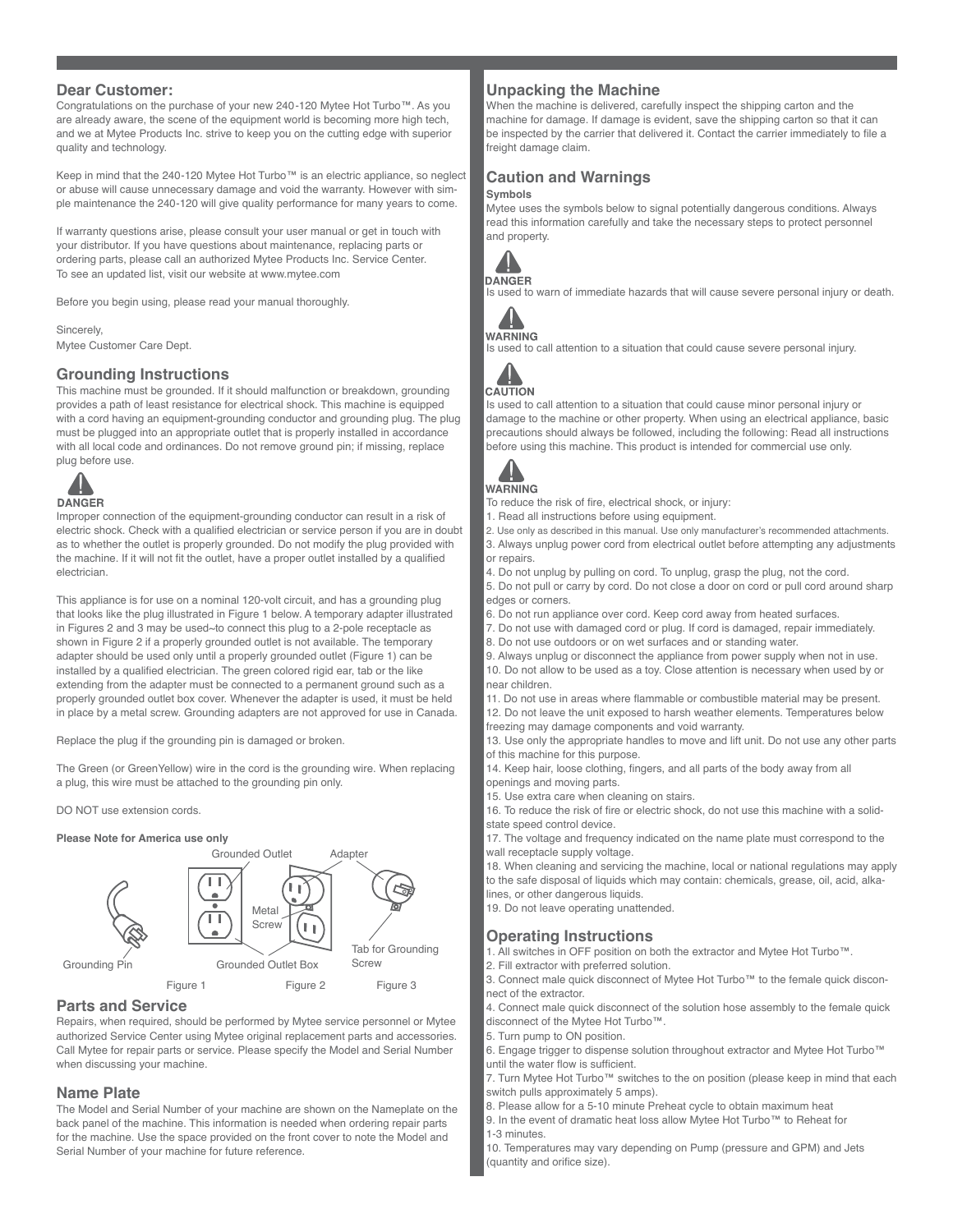#### **After Use**

- 1. Unplug.
- 2. Inspect hose and replace if damaged.
- 3. Inspect power cord and replace if damaged.
- 4. Store the machine in a clean, dry place.

#### **Maintenance Schedule**

| Maintenance item                                    | Daily | Once a week |
|-----------------------------------------------------|-------|-------------|
| Clean and inspect Hoses and Fittings.               |       |             |
| Check power supply cable.                           |       |             |
| Clean machine with all purpose cleaner and cloth.   |       |             |
| Flush solution system with Mytee system maintainer. |       |             |

### **Trouble Shooting**

**There is no power.**

1. Plug machine in proper outlet.

2. Check circuit breaker; reset circuit breaker, other items should not run on the same circuit as machine. Outlet must be a 20-amp circuit.

#### **Water does not flow through unit.**

- 1. Snap quick disconnects firmly together.
- 2. Check your solution tank; may be empty.
- 3. Jets clogged, remove jet and flush clean.
- 4. Filters clogged, remove filters and rinse clean with water.
- 5. Heater is blocked; flush out with Mytee's system maintainer.

#### **Heater does not work properly.**

- 1. If sensor mounted on the heater has popped, reset sensor by pushing in button.
- 2. Heating element may need to be replaced.

#### **FAQs**

**Q: How much does the 240-120 weigh and what are the shipping dimensions?** A: 25 Pounds - Box dimensions are 14" x 14" x 14". Must ship motor freight.

#### **Q: Where do I plug the machine in?**

A: The 240-120 requires a 20A grounded circuit. Please note: GFI outlets may trip before the breaker setting.

#### **Q: What is the proper pre heat cycle for the 240-120?**

A: Turn pump on and prime pump through the solution hose and the heater. Then turn the heater to the on position. Let the heater sit idle for 8-10 minutes. Spray tool until you feel the hot water from the jet. Let heater sit idle for an additional 3-5 minutes. This will insure the water in the heater and hoses will be at the hottest point to start cleaning.

#### **Q: Is there anything I can do to increase the expected life of my heater?**

A: You should run a System Maintainer through the system to keep the hoses and heater clean and free of debris.

#### **Warranty**

#### MYTEE LIFETIME LIMITED WARRANTY POLICY

Mytee Products, Inc. endeavors to provide high quality products and product support to its customers and therefore backs up all of its new products purchased from Mytee Products Inc. ("Mytee") or any authorized Mytee distributor/service center with this lifetime limited warranty. This limited warranty begins on the date of the customer's purchase and is valid and available to the original purchaser with proof of purchase, and is not transferable. Mytee's products are for commercial use only and are not intended for personal, family or household uses.

HOUSING LIMITED LIFETIME WARRANTY: Mytee warrants for life that its rotationally-molded housings will be free from manufacturing defects. This warranty covers the cost of replacement or repair only and does not cover shipping or labor costs.

WEAR PARTS 90-DAY LIMITED WARRANTY: Mytee will replace all wear parts for 90 days from the date of original purchase. "Wear parts" are items which wear out as a result of usage or the passage of time and are consumed despite attempts to maintain them, such as gaskets, wheels, brass, cords, wires, electrical terminals, hoses, switches, thermostats, plastisol parts, filters, bearings, brushes, solenoids, orings, bulbs, heating elements, castors, or other parts deemed wear items in Mytee's sole discretion. This warranty covers the cost of replacement only and does not cover shipping or labor costs.

PUMP, VACUUM MOTOR AND HEATER TWO-YEAR LIMITED WARRANTY: Mytee warrants that pumps, vacuum and floor machine motors, and heaters will be free from manufacturing defects, defects in workmanship, and defects in material for two (2) years from the date of original purchase. This warranty does not apply and is void if the pump, vacuum motor, or heater has worn brush motors, water damage, chemical build-up, chemical damage, or evidence of abuse, neglect or tampering. This warranty covers the cost of replacement or repair only and does not cover shipping or labor costs.

HOWEVER, OTHER THAN SET FORTH HEREIN, MYTEE GIVES NO WARRANTY, EXPRESS OR IMPLIED, AS TO DESCRIPTION, QUALITY, MERCHANTABILITY, FITNESS FOR ANY PARTICULAR PURPOSE, PRODUCTIVENESS, INFRINGE-MENT, OR OTHER MATTER, OF ANY GOODS WHICH MYTEE SHALL SUPPLY. THERE ARE NO WARRANTIES WHICH EXTEND BEYOND THE DESCRIPTION ON THE FACE HEREOF. MYTEE SHALL IN NO WAY BE RESPONSIBLE FOR THE PROPER USE AND APPLICATION OF THE GOODS. MYTEE NEITHER ASSUMES NOR AUTHORIZES ANY OTHER PERSON TO ASSUME FOR MYTEE ANY OTHER LIABILITY IN CONNECTION WITH THE SALE OF MYTEE'S GOODS. THIS LIM-ITED WARRANTY POLICY MAY BE CHANGED OR WITHDRAWN BY MYTEE AT ANY TIME WITHOUT NOTICE.

LIMITATION OF DAMAGES: THE REMEDY OF REPLACEMENT OR REPAIR OF ANY DEFECTIVE GOODS SHALL BE THE EXCLUSIVE REMEDY UNDER ANY WARRANTY MADE BY MYTEE, WHETHER EXPRESS OR IMPLIED. IN NO EVENT SHALL MYTEE BE LIABLE FOR ANY INCIDENTAL OR CONSEQUENTIAL DAMAGES, PROPERTY DAMAGES, OR PERSONAL INJURIES.

All limited warranties are void for, and Mytee does not warrant in any way, any product that evidences misapplication, improper installation, abuse, lack of maintenance, negligence in use or care, abnormal use, alteration of design, modification, use of incompatible or corrosive chemicals, use in a rental service, and/or servicing, installation of parts, or repairs by anyone other than Mytee or a Mytee authorized distributor or service center. Mytee may make changes in products it manufactures and markets at any time; these changes are made without obligation to change, retrofit, or upgrade any product previously sold or manufactured.

Mytee has no obligation to honor the limited warranties set forth herein unless the original purchaser, promptly upon discovering the warranty claim and prior to continuing to use the product, contacts Mytee or a Mytee authorized distributor or service center to describe the claim and to receive and follow instructions for documenting and resolving the claim. In addition, the purchaser must provide the product to which the claim applies to Mytee or a Mytee authorized distributor or service center for a thorough inspection. In addition, the purchaser must provide/return the product intact, unmodified, with all of its original parts.

If any provision or portion of this limited warranty policy is found to be unenforceable, then the remaining provisions and portions shall remain valid and enforceable. If any provision or portion of this limited warranty policy is found to be limited by law, then that provision or portion shall be construed to make it effective within the bounds of law. For example, if there are legal limitations on the duration of warranties, the warranties made herein shall be construed to have the minimum duration required by law, or, if there are legal limitations of exclusion of remedies, the exclusions made herein shall be construed to apply to the fullest extent possible without violating the law.

The validity, construction and performance of this warranty policy shall be governed by the laws of the State of California, without respect to conflicts of laws principles. The exclusive jurisdiction of any legal action arising from or related to this warranty policy shall be in the State of California and no legal action shall be commenced elsewhere.

#### **Return Material Authorization Procedure**

It is the responsibility of any Authorized Service Center (ASC) or Distributor with written authorization to ensure the Customers equipment is repaired as soon as possible. Only Mytee Products Inc. or it's authorized dealers with written authorization, service centers, and agents may make warranty repairs on these products. All others do so at their own risk and expense.

The Distributor must follow Mytee Products, Inc. standard RMA procedure:

1. When a repair falls within the Warranty time period for a piece of equipment, the Distributor will fill out a RMA/Warranty claim form. This form will act as a repair order to replace any defective parts.

2. All defective parts must be returned to Mytee Products, Inc. with the RMA/claim form for evaluation at the customer's expense. This shipping is non-refundable. All warranty claims are subject to an evaluation by Mytee Products, Inc. to determine if warranty will be approved. Any credit for repair and/or parts will only be issued upon evaluation and approval from Mytee Products, Inc.

3. When Warranty is approved, the Distributor's account will be credited for the replacement part(s). Mytee Products, Inc. will ship the warranted replacement part(s) to the Distributor prepaid. If Warranty is denied the Distributor's account will not be credited for any parts sent for this claim.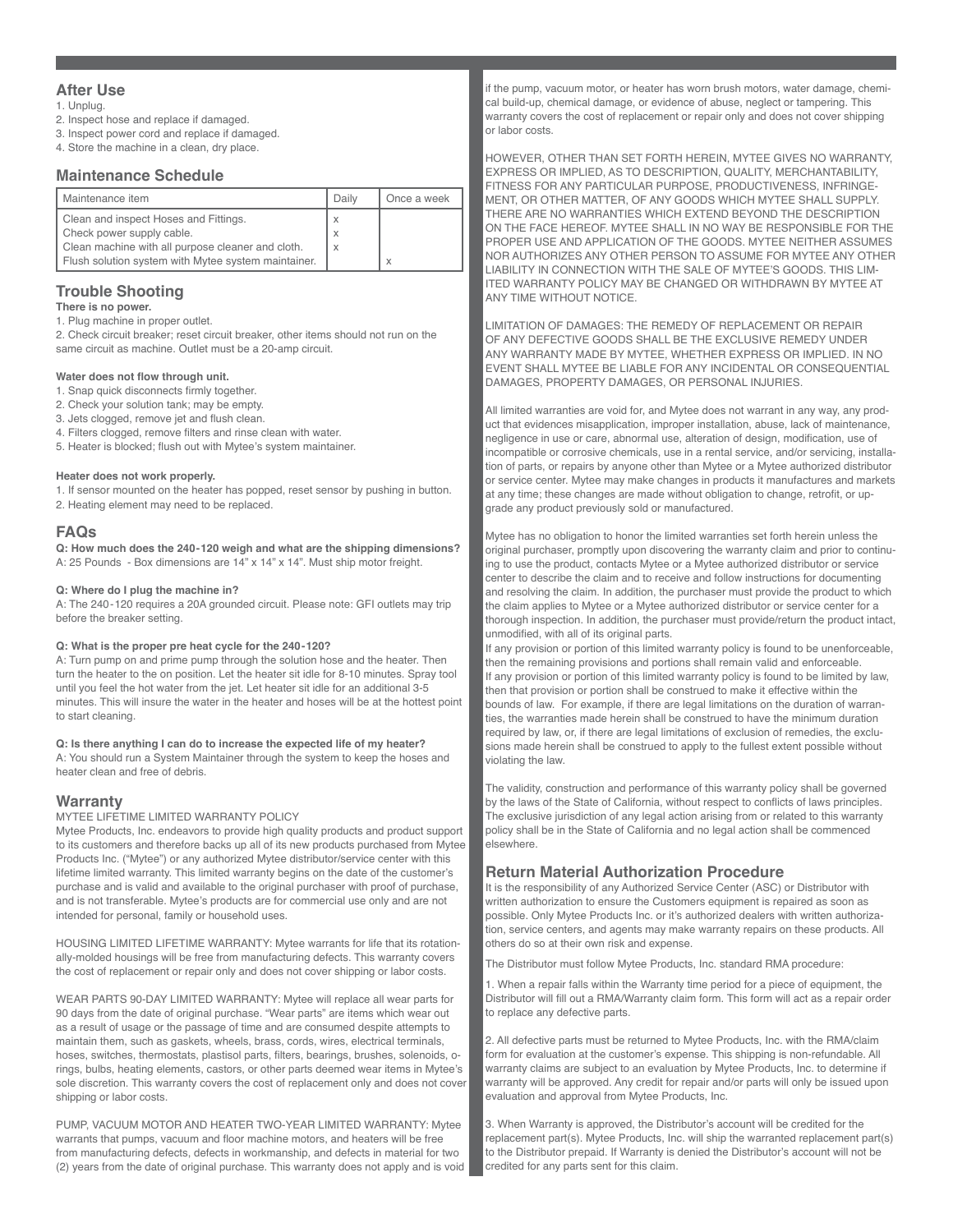